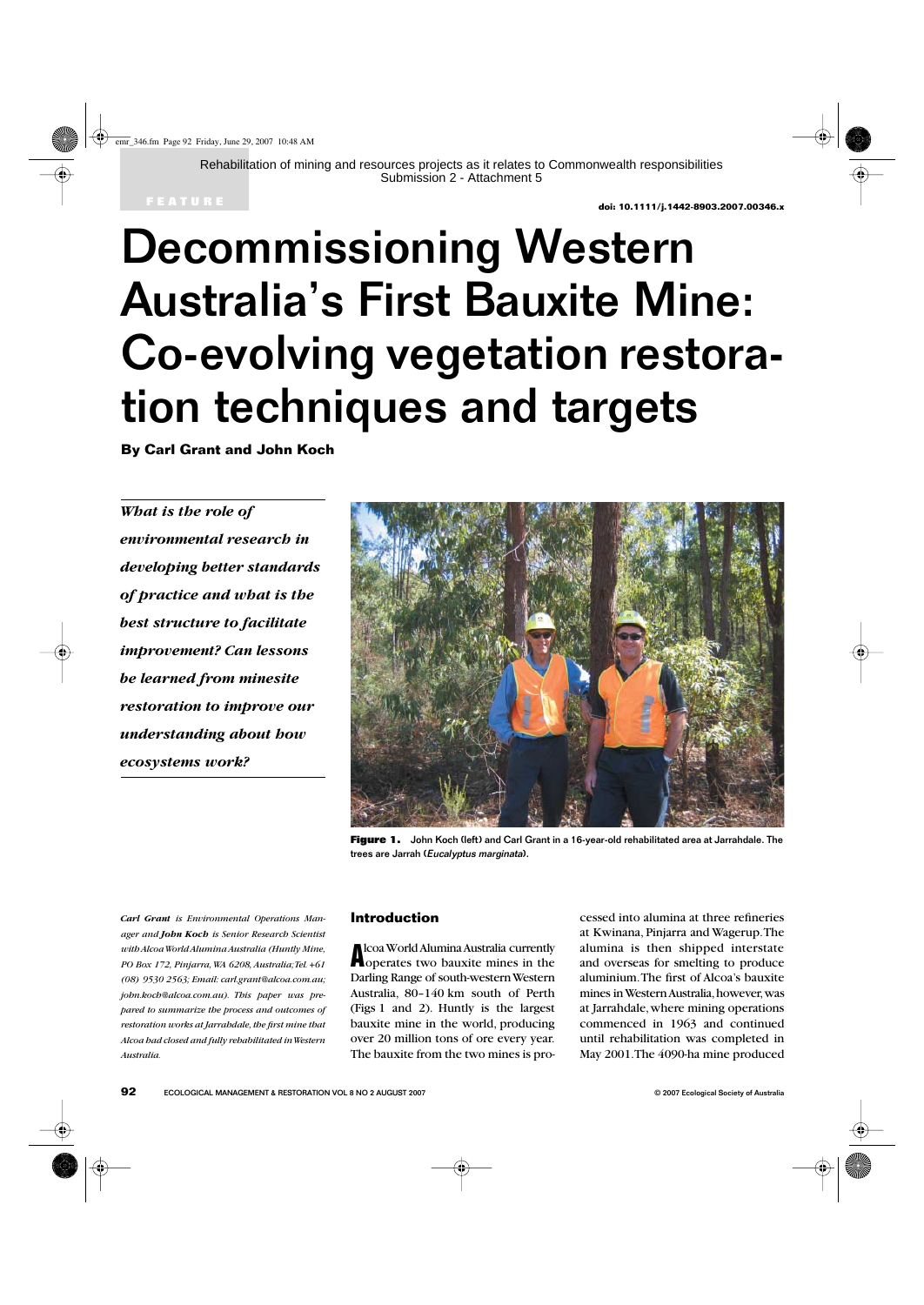

**Figure 2.** Alcoa's operations in Western Australia. The two operating mines are at Huntly and Willowdale. The Jarrahdale mine is now closed and rehabilitated.

some 168 million tons of bauxite from 1963 to late 1998 when the mine ceased production. Many of the key lessons in developing Alcoa's current rehabilitation methods were developed at Jarrahdale and it was the first mine in Western Australia that the company had closed and rehabilitated to pre-agreed standards (Grant 2006). Although the closure of Jarrahdale is seen as an end point, improvements in rehabilitation are ongoing at the two operating mines at Huntly and Willowdale.

The three mines are located in Jarrah (*Eucalyptus marginata*) forest (Box 1) within the South-western Botanical District, acknowledged as one of the biodiversity hotspots of the world. The high value placed on this ecosystem created additional expectations of high quality restoration. The published rehabilitation objective at Alcoa's WA bauxite mines is '. . . to establish a stable, self regenerating Jarrah forest ecosystem, planned to enhance or maintain water, timber, recreation, conservation and/or other nominated forest values'. Achieving such a broad objective to the level expected by society, however, required the evolution of increasingly stringent, specific targets and operating standards. This in turn depended on the constant evolution of improved restoration technologies, requiring significant levels of ecological research. This article focuses on the co-evolution of these techniques and targets, using lessons drawn from all three mines, with a focus on Jarrahdale, in addition to the ecological research that underpinned improvements in rehabilitation practices.

### **Background to Alcoa's mining operations**

The Jarrah forest has high conservation value and is managed by the Western

Australian State Government authorities for multiple uses including mining, forestry, biodiversity conservation and recreation. It has a diverse flora of more than 780 species (Bell & Heddle 1989) with an estimated 79% of species being endemic to the south-west region (Paczkowska & Chapman 2000) (see Box 1).

The bauxite ore is relatively shallow, averaging 4–5 m in depth, and is usually located less than 1 m below the soil surface. After timber harvest, mining involves clearing the remaining vegetation, removing the soil, blasting the cemented duricrust layer (which is part of the bauxite ore), removing and crushing the bauxite, and transporting it to the refineries. Like other open-cut mining operations, this means that the soil profile will necessarily be disturbed in the short term and changes occur in the surface geology and hydrology of the sites.

### **Environmental staffing and research links**

The practice of mine rehabilitation and environmental management in natural ecosystems is a relatively new area of science. Particularly in Australia, much of the basic biological information required to restore native plants has been investigated only over the last three decades. For this reason, Alcoa has had its own research group since the 1970s. This in-house research capacity is unique in Western Australia and lends a high degree of integration of the outputs of research with operational practice. There are also significant benefits of information flow from practice back to research.

The research team has carried out short- and long-term mine environmental improvement research and direct consulting to the mine operations staff at the Jarrahdale, Huntly and Willowdale mines. Over time, the team has expanded to more than 10 researchers and acts as a central environmental research and advisory group to three other groups of environmental staff involved in Alcoa's mines. The other three groups comprise (i) on-site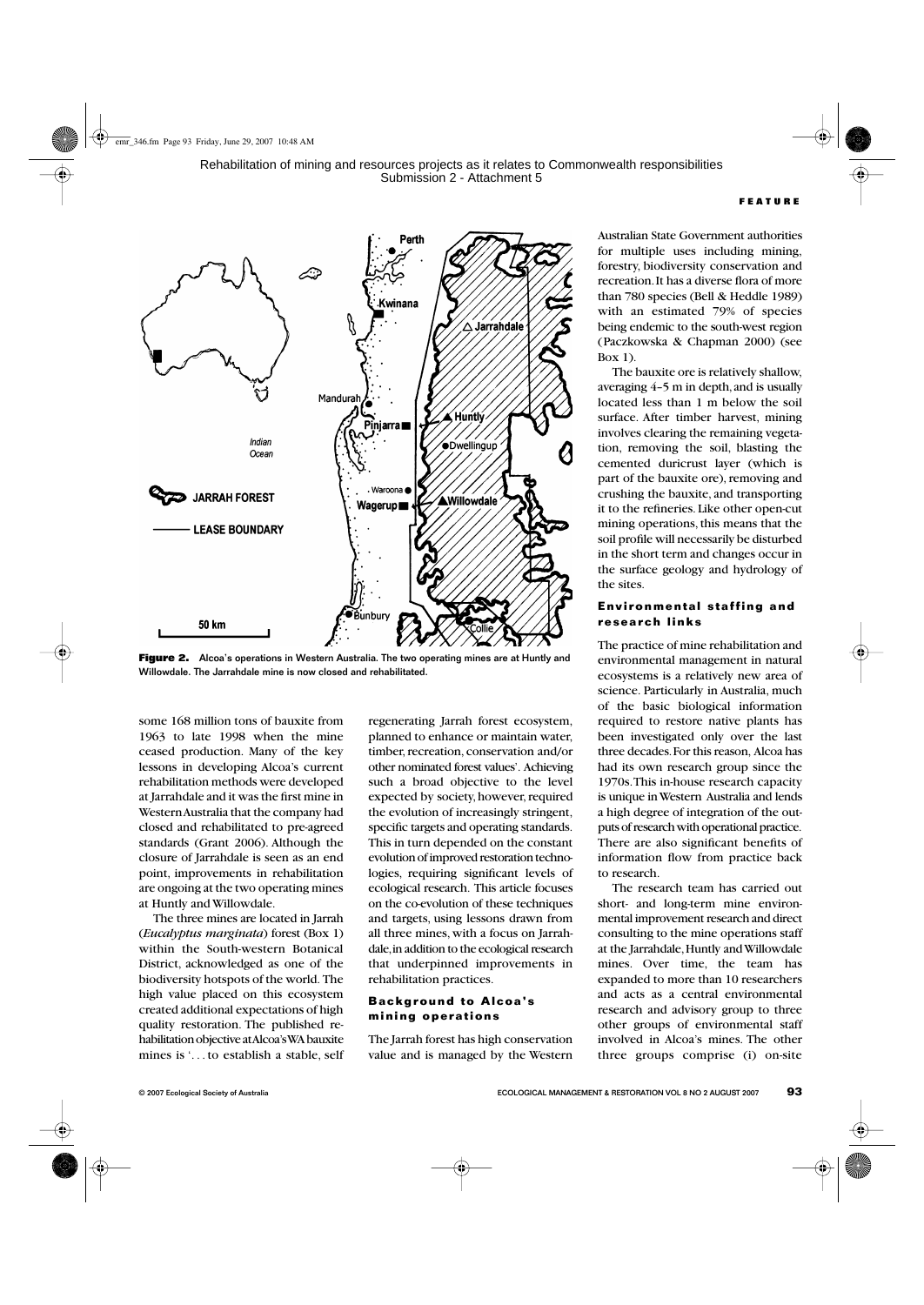# **Box 1. The biodiversity of the Jarrah forest**

**The** Jarrah forest (Fig. 3) is part of the South-western Botanical District, recognized by Myers *et al.* (2000) as one of the biodiversity hotspots of the world and ranking alongside tropical rainforest for animal and plant diversity. Unlike the areas to the east and west of the forest, the Jarrah (*Eucalyptus marginata*) dominated area is relatively intact because of its historical unsuitability for agriculture. The entire Jarrah forest is home to more than 780 native plant species. In the 80-m<sup>2</sup> sampling plots used in Alcoa's monitoring programs the mean number of native plant species range from 53 to 78.

The Jarrah forest is also home to at least 235 vertebrate species (excluding fish). Invertebrate diversity is unknown but studies of particular taxa indicate that total invertebrate diversity will be



**Figure 3.** Typical upland Jarrah forest vegetation.

in the order of tens of thousands. Both Hemiptera (sucking bugs) and spiders have yielded more than 300 species each in relatively small sampling areas in the northern Jarrah forest (Brennan *et al*. 2003; Moir *et al*. 2005). Two-thirds of the species in these groups were undescribed taxa, which points to a large gap in our biodiversity knowledge. Fungi populations are also diverse, with molecular techniques identifying over 100 species in single study sites (Glen *et al*. 2006).

### **Vegetation**

Structurally, the vegetation is defined as open forest dominated by Jarrah and Marri (*Corymbia calophylla*), with Sheoak, *Banksia* and *Persoonia* forming a small tree component. The shrub layer typically contains many Papilionaceae. Proteaceae, Myrtaceae and Mimosaceae. The ground layer consists of small shrubs and herbs predominantly from the families Anthericaceae, Dasypogonaceae, Leguminosae, Orchidaceae, Apiaceae, Epacridaceae, Asteraceae, Restionaceae and Cyperaceae. Because of the severe summer drought in this Mediterranean-type climate, there is a strong representation of geophytic species particularly in the Orchidaceae and Liliales.

environmental staff who oversee daily environmental and mine-rehabilitation issues and operations and who provide environmental training to production personnel; (ii) a central mine environmental operations group who carry out planning and liaise with government and statutory authorities; and (iii) the nursery operation staff who are responsible for seed collection and plant

propagation for mine restoration. This adds up to more than 30 environmental staff within Alcoa's mining group.

The research department has also strengthened Alcoa's ability to create effective research partmentships with all five WA universities, the Botanic Gardens and Parks Authority (Kings Park), and CSIRO. Over 150 PhD, master's and honours projects have been carried out over the last 20 years, often partially funded by Australian Research Council grants.

# **Development of three-tiered hierarchy of objectives**

Alcoa has a three-tiered hierarchy of objectives which cascade from broad completion criteria, through 'working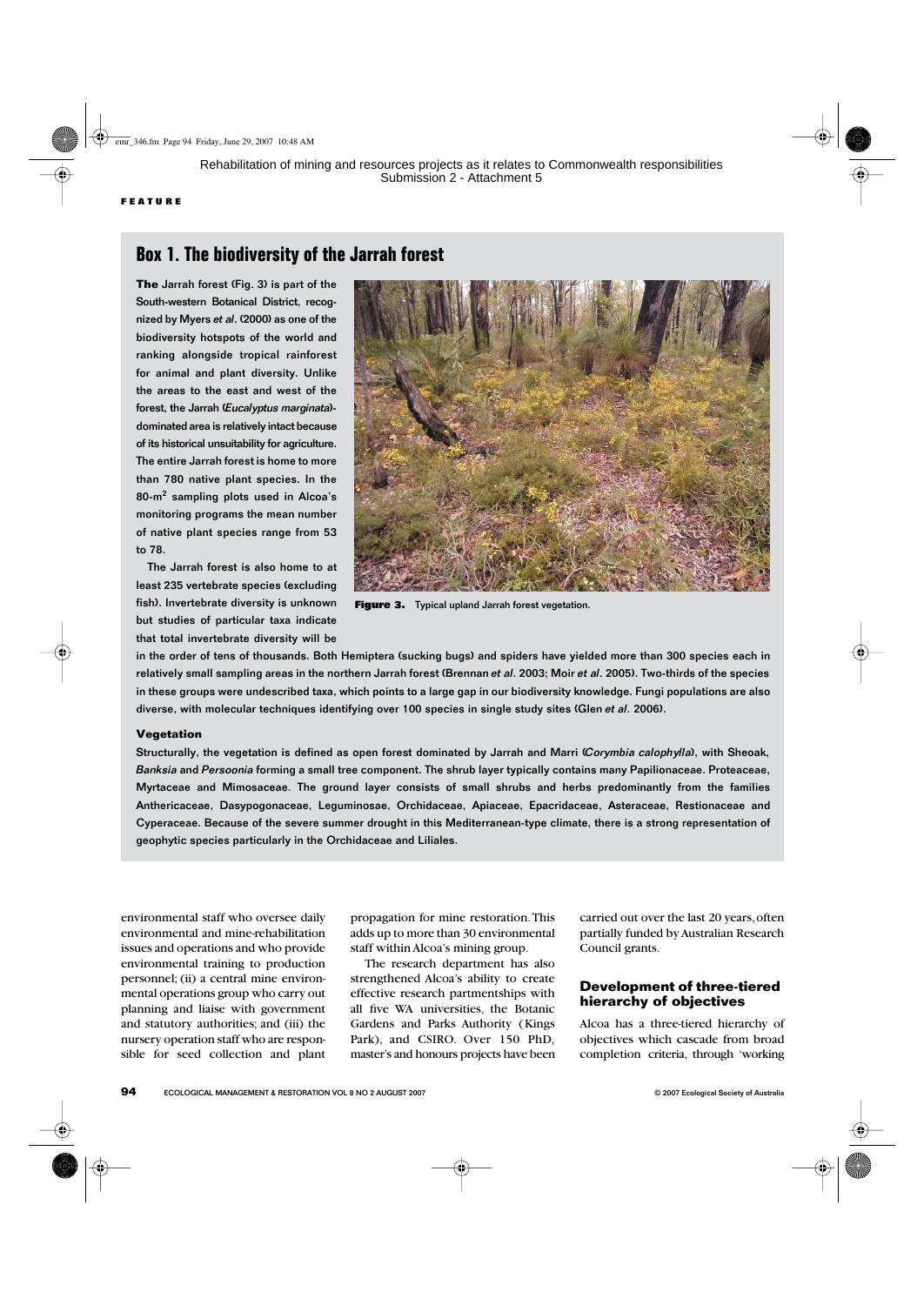# **Box 2. Example of one of the 31 completion criteria for post-1988 rehabilitation** 3. Early (from establishment to 5 years) 3.1 Sustainable growth and development

|                                                                                                    | Criteria and intent Guidelines for acceptance                                                                                                                        | <b>Standard</b>                                                                                                                                                                   | <b>Corrective action</b>                                                                                                                                                           |
|----------------------------------------------------------------------------------------------------|----------------------------------------------------------------------------------------------------------------------------------------------------------------------|-----------------------------------------------------------------------------------------------------------------------------------------------------------------------------------|------------------------------------------------------------------------------------------------------------------------------------------------------------------------------------|
| 3.1.1 Establishment of overstorey                                                                  |                                                                                                                                                                      |                                                                                                                                                                                   |                                                                                                                                                                                    |
| Are there appropriate<br>numbers of both<br>Jarrah and Marri to<br>meet the multiple<br>land uses? | <b>Rehabilitated areas must</b><br>have a stocking rate which<br>will meet designated<br>land uses.<br>Alcoa must submit 9-month<br>monitoring data to Department of | The average number of<br>stems per hectare based<br>on 9-month establishment<br>monitoring will meet<br>the following standards:<br>• Minimum: 600 Eucalypt<br>stems per hectare; | Rehabilitated areas that do<br>not meet the minimum<br>standard will be inspected by<br>DEC and planted or seeded if<br>required.                                                  |
|                                                                                                    | <b>Environment and Conservation</b><br>(DEC) annually.<br>DEC must review and advise<br>Alcoa of acceptance or request<br>corrective actions.                        | • Minimum: 150 Marri<br>stems per hectare;<br>$\bullet$ Maximum: 2500<br>Eucalypt stems per<br>hectare (with the<br>exception of haul roads<br>and pits less than 2 ha);          | Rehabilitated areas that do<br>not meet the maximum<br>standard will be inspected<br>by DEC and thinned to<br>reduce tree density<br>back to the identified<br>acceptable range if |
|                                                                                                    | <b>Establishment of</b><br>overstorey will be deemed<br>acceptable unless DEC<br>writes to Alcoa within 3<br>months of self-certification<br>to advise otherwise.    | • Target: 1300 Eucalypt<br>stems per hectare<br>Vegetation establishment<br>monitoring is undertaken<br>as defined in the Alcoa/DEC<br>working arrangements.                      | required.                                                                                                                                                                          |

arrangements' to specific internal targets. Completion criteria are the most generic level of formal performance indicators expected to be achieved by Alcoa before a mine can be decommissioned to state government standards. They were developed during the life of the Jarrahdale mine in collaboration with the state agencies ultimately, responsible for the site. Effectively, these represent milestones in the biophysical processes of rehabilitation that provide confidence that a rehabilitated mine site will eventually reach the desired objective. Rehabilitation could be considered successful when the site can be managed for its designated land use

without any greater management inputs than other land in the area being used for a similar purpose.

Completion criteria cover a range of environmental issues including water catchment protection, minimizing the spread of *Phytophthora* dieback disease, re-instating timber productivity, return of flora and fauna diversity, and minimizing impacts on neighbours and local communities (such as access to forest). Specifically relating to vegetation reinstatement, there are five broad principles for completion criteria; namely, that the areas meet land-use objectives, are integrated into the landscape, exhibit sustained growth and

development, contain resilient Jarrah forest species, and can be integrated with existing forest management strategies. These criteria are assessed under five time categories (from planning to >15-year-old rehabilitation), with intent, guidelines for acceptance, accepted standard and corrective actions identified for each criterion. (See an example in Box 2.)

As completion criteria are generic statements, more specific objectives cascading to measurable targets are needed to facilitate and maintain improvements in rehabilitation performance. The first Alcoa-CALM working arrangements were written in 1979. 'Working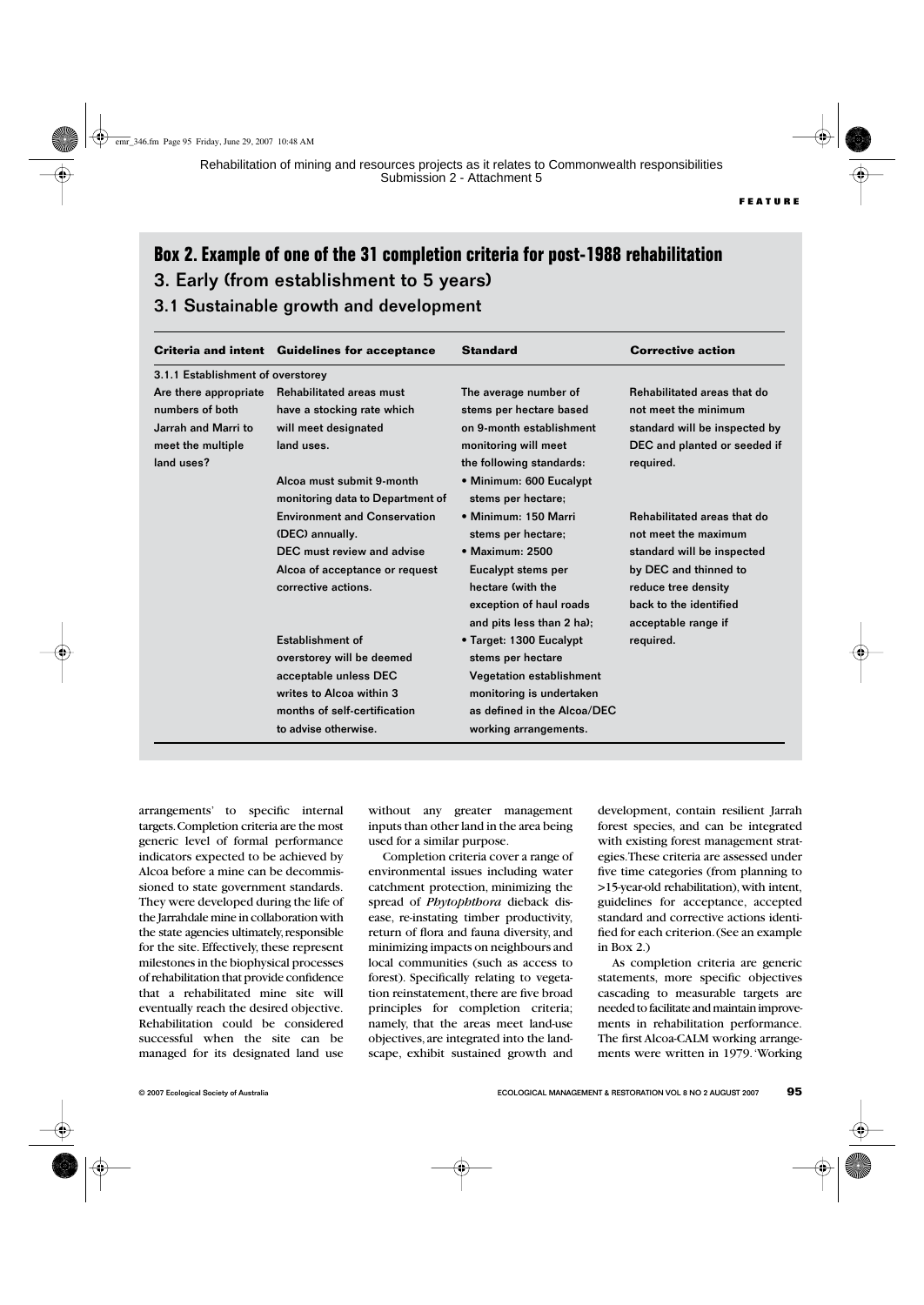#### **FEATURE**

Arrangements', are more detailed and stringent and are developed by Alcoa in consultation with the Department of Environment and Conservation (DEC, formerly Conservation and Land Management, CALM), the Water Corporation and the Department of Water – the State agencies ultimately responsible for managing the site. Sitting under those working arrangements are the internal 'targets' that are often more stringent than the working arrangements. At the most applied level, machine operators are trained using written internal procedures and training packages.

An example of one of the 31 completion criteria is the establishment of overstorey. The completion criterion is that rehabilitation areas must have 600–2500 stems per hectare. In this case, the working arrangement standard and the internal target is the same. Other examples of criteria standards and targets are shown in Table 1.

This hierarchy allows Alcoa to focus on the achievement of internal procedures and targets, which will then ensure the achievement of the working arrangements, and ultimately, the completion criteria. This arrangement also ensures that the rehabilitation standard is higher than legislative requirements that may develop in the foreseeable future. We can therefore anticipate and influence higher standards across the broader industry rather than wait for changes to be imposed. Specific examples of recent internal improvement targets are:

- **1** to rip 80% or more of all pit floor areas to 1.5 m or deeper;
- **2** to achieve (by 2000) an equivalent species richness of indigenous plant species found in representative Jarrah forest sites in 15-month-old rehabilitation, with at least 20% of these from the recalcitrant species priority list; and
- **3** to reduce the spread of *Phytophthora* dieback caused by Alcoa's mining to less than 0.003 hectares per hectare of area mined.

This hierarchy of standards provides a framework for gradually improving

implementation techniques, informed by research and monitoring.

Senior management must support all objectives and targets, both financially and by openly promoting them to the workforce. The company's senior management is aware of the importance of environmental issues and provide strong leadership in this area. The mine rehabilitation objective is well known to all levels of management in Alcoa's mining group.

*There is a two-way relationship between evolving standards and evolving techniques. That is, high targets could not be devised unless feasible techniques could be developed. Similarly, improved techniques could not be driven without high targets.*

### **Rehabilitation implementation – evolving treatments**

There is a two-way relationship between evolving standards and evolving techniques – and both are informed by interactions between research and practice. That is, high targets could not be devised unless feasible techniques could be developed. Similarly, improved techniques could not be driven without high targets. An example is the development of a tissue culture laboratory that produces over 100 000 plants each year for the purpose of meeting the target of 100% species richness, including the 20% of species that are

'recalcitrant'. High targets and advanced techniques are therefore synergistic and creatively interact, enabled by strong links between research and practice.

### **Rehabilitation before 1988**

Restoration standards and techniques have improved over time (Table 2). For example, when rehabilitation of mined areas at Jarrahdale commenced in 1966, the expectation for minesite restoration were typical of the era. Early prescriptions involved planting exotic pine trees with little site preparation. Later (up to 1988), non-native eucalypt species were used in most areas, because of the unknown impact that dieback caused by *Phytophthora cinnamomi* was going to have on the susceptible forest dominant Jarrah (Box 3).

Research conducted through the 1980s, however, indicated that Jarrah would survive well in rehabilitated areas even if the soil contained the dieback fungus (Colquhoun & Hardy 2000). As a result, only native overstorey species, including Jarrah, have been used in rehabilitation since 1988. This important change in the composition of the overstorey has led to the splitting of rehabilitation into the preand post-1988 eras, with different completion criteria used for each era. Similarly, technologies for topsoil return and direct seeding were in their infancy in the 1960s and it was not until 1975 that it was recognized that the potential to reinstate the forest would be enhanced by using the seed and nutrient resources of the existing forest (Box 4). Restoration prescriptions also began to include deep ripping and improved landscaping of pits, return of topsoil and ultimately seeding of an understorey. A process of adaptive management led to improvements over time that influenced the quality of restoration at Jarrahdale and elsewhere in Australia.

### **Rehabilitation after 1988**

All rehabilitation completed since 1988 has been undertaken as per a continually updated Alcoa/DEC prescription, based on feedback from research and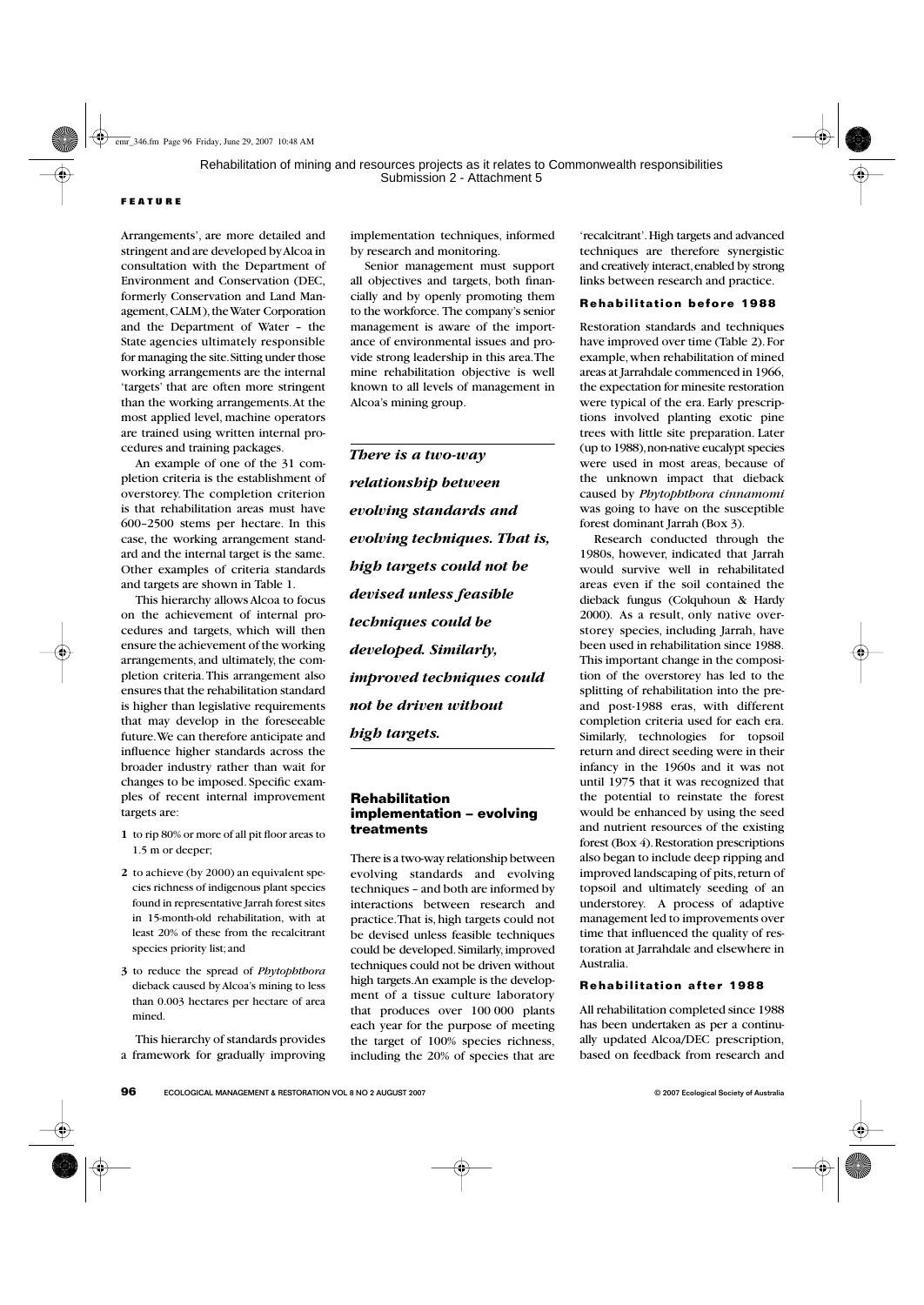| <b>Measure</b>                           | <b>Ripping</b>                                                                              | <b>Plant species richness</b>                                                                                                                                                                                                                                                | <b>Coarse woody debris</b><br>replaced as fauna habitat                            |
|------------------------------------------|---------------------------------------------------------------------------------------------|------------------------------------------------------------------------------------------------------------------------------------------------------------------------------------------------------------------------------------------------------------------------------|------------------------------------------------------------------------------------|
| <b>Completion criteria</b><br>standard   | No uncontrolled water runoff<br>or unacceptable soil erosion.                               | Minimum of 60% of forest controls<br>based on 15-month monitoring.                                                                                                                                                                                                           | Rehabilitation will include one<br>constructed habitat per 2 ha.                   |
| <b>DEC/Alcoa working</b><br>arrangements | Areas must be ripped to at least<br>1.2 m with the winged tine.                             | No standard                                                                                                                                                                                                                                                                  | Constructed fauna habitats should<br>be returned at a minimum of<br>one per 2 ha.  |
| Alcoa internal target<br>or standard     | Eighty per cent or more of<br>all pit floor areas will be deep<br>ripped to 1.5 m or deeper | The average number of indigenous<br>plant species in 15-month-old<br>rehabilitation is 100% of the number<br>found in representative Jarrah forest<br>sites, with at least 20% of these from<br>the recalcitrant species priority list<br>(for areas rehabilitated in 2000). | Constructed fauna habitats will<br>be returned at a minimum<br>of one per hectare. |

**Table 1.** Examples of agreed completion criteria standards and the related working arrangement and internal targets. These all fall under the mine rehabilitation objective

### **Table 2.** History of rehabilitation at Alcoa's Darling Range Bauxite mines. The Department of Conservation and Land Management (CALM) became the Department of Environment and Conservation (DEC) in 2006

| 1963    | Mining operations begin at Jarrahdale.                                                                                                                                                                                                                                                                                                                                |
|---------|-----------------------------------------------------------------------------------------------------------------------------------------------------------------------------------------------------------------------------------------------------------------------------------------------------------------------------------------------------------------------|
| 1966    | First rehabilitation. Plantations of pines, cypress and eastern Australian eucalypts returned with minimal landscaping, topsoil returned but<br>no ripping of compacted pit floors.                                                                                                                                                                                   |
| $1971-$ | Development of ripping of mined areas to break up soil compaction, and fertilizer applied after planting. Del Park Mine established to                                                                                                                                                                                                                                |
| 1972    | supply the newly commissioned Pinjarra refinery.                                                                                                                                                                                                                                                                                                                      |
| 1975    | First experiments on direct return of topsoil and double stripping at Jarrahdale. High plant diversity achieved with these techniques.                                                                                                                                                                                                                                |
| 1976    | First use of understorey seed in restored areas. Mostly Acacias and other indigenous legume species.                                                                                                                                                                                                                                                                  |
| 1978    | Double stripping and direct return of topsoil became operational practice. Jarrah and other WA eucalypts introduced into tree mixes.<br>Wagerup ERMP approved which included a new mine at Willowdale.                                                                                                                                                                |
| 1979    | First formal restoration prescription agreed with CALM.                                                                                                                                                                                                                                                                                                               |
| 1984    | Introduction of winged tine for deep ripping. Willowdale mine begins production to supply ore to the Wagerup refinery.                                                                                                                                                                                                                                                |
| 1985    | Restoration understorey seed mixes made more diverse by including non-legume shrub and herb species.                                                                                                                                                                                                                                                                  |
| 1986    | First use of helicopter for broadcast fertilizer application.                                                                                                                                                                                                                                                                                                         |
| 1988    | Eucalypts direct seeded in restoration.                                                                                                                                                                                                                                                                                                                               |
| 1989    | Jarrah and Marri the dominant eucalypt species directly seeded into restored areas.                                                                                                                                                                                                                                                                                   |
| 1990    | Alcoa's mine restoration recognized by the United Nations Environment Program and included on the Global 500 Roll of Honour.                                                                                                                                                                                                                                          |
| 1991    | Trees and understorey include only indigenous, local species with defined provenance zones for seed collection. Target of 80% plant<br>species richness set for mine restoration.                                                                                                                                                                                     |
| 1992    | Marrinup Nursery Tissue Culture Laboratory started production of recalcitrant plants for mine restoration and dieback-resistant Jarrah.                                                                                                                                                                                                                               |
| 1994    | Field trials commenced on vegetatively propagated understorey plant species.                                                                                                                                                                                                                                                                                          |
| 1995    | Use of Predicted Species Index model for restoration planning.                                                                                                                                                                                                                                                                                                        |
| 1996    | Seed of all smoke responsive species is treated. Experiments showed that smoke treatment of topsoil was not necessary. Target of 100%<br>plant species richness is set for mine restoration.                                                                                                                                                                          |
| 1997    | Soil screening trials start and the benefits demonstrated. This removed gravel and concentrated the amount of seed in topsoil to be used<br>in restoration of mined areas.                                                                                                                                                                                            |
| 1998    | Jarrahdale mine closure and final restoration program begins. Planting recalcitrant species begins at operational scale. Post-1988<br>rehabilitation completion criteria are signed-off.                                                                                                                                                                              |
| 1999    | Soil screening implemented at Jarrahdale, air seeder machine developed. Dieback-resistant Jarrah seed orchards established.                                                                                                                                                                                                                                           |
| 2000    | Adjustments to eucalypt and legume seeding rates. Orion crusher region facilities established at Willowdale Mine incorporated some water<br>harvesting initiatives into site design.                                                                                                                                                                                  |
| 2001    | Soil fractionation trials start; this involved passing screened topsoil through an air stream to further concentrate seed. Screened soil from<br>Huntly used at Jarrahdale which gave high botanical richness at Jarrahdale. Jarrahdale restoration completed. One hundred per cent<br>forest plant species richness target reached.                                  |
| 2002    | Thinning and burning trials established. Pre-1988 completion criteria agreed with CALM. Alcoa wins third Golden Gecko award from the                                                                                                                                                                                                                                  |
|         | WA State Government for environmental excellence in mining.                                                                                                                                                                                                                                                                                                           |
| 2003    | Maximum eucalypt target densities set. Alcoa receives model project award from Society for Ecological Restoration International for<br>leadership in restoration.                                                                                                                                                                                                     |
| 2004    | New McCoy mine operations facility commissioned at Huntly Mine. Design of facility focused on water conservation, minimal disturbance<br>footprint, hydrocarbon management and decommisioning.                                                                                                                                                                        |
| 2005    | Multi-tine contour ripping and deep preripping of pit floor implemented. Alcoa Marrinup nursery wins Australian Garden Industry State award<br>for environmental excellence. Alcoa sets up trial with Simcoa to take excess wood residue from cleared areas. Alcoa receives the first<br>certificate of acceptance from CALM for 975 ha of restoration at Jarrahdale. |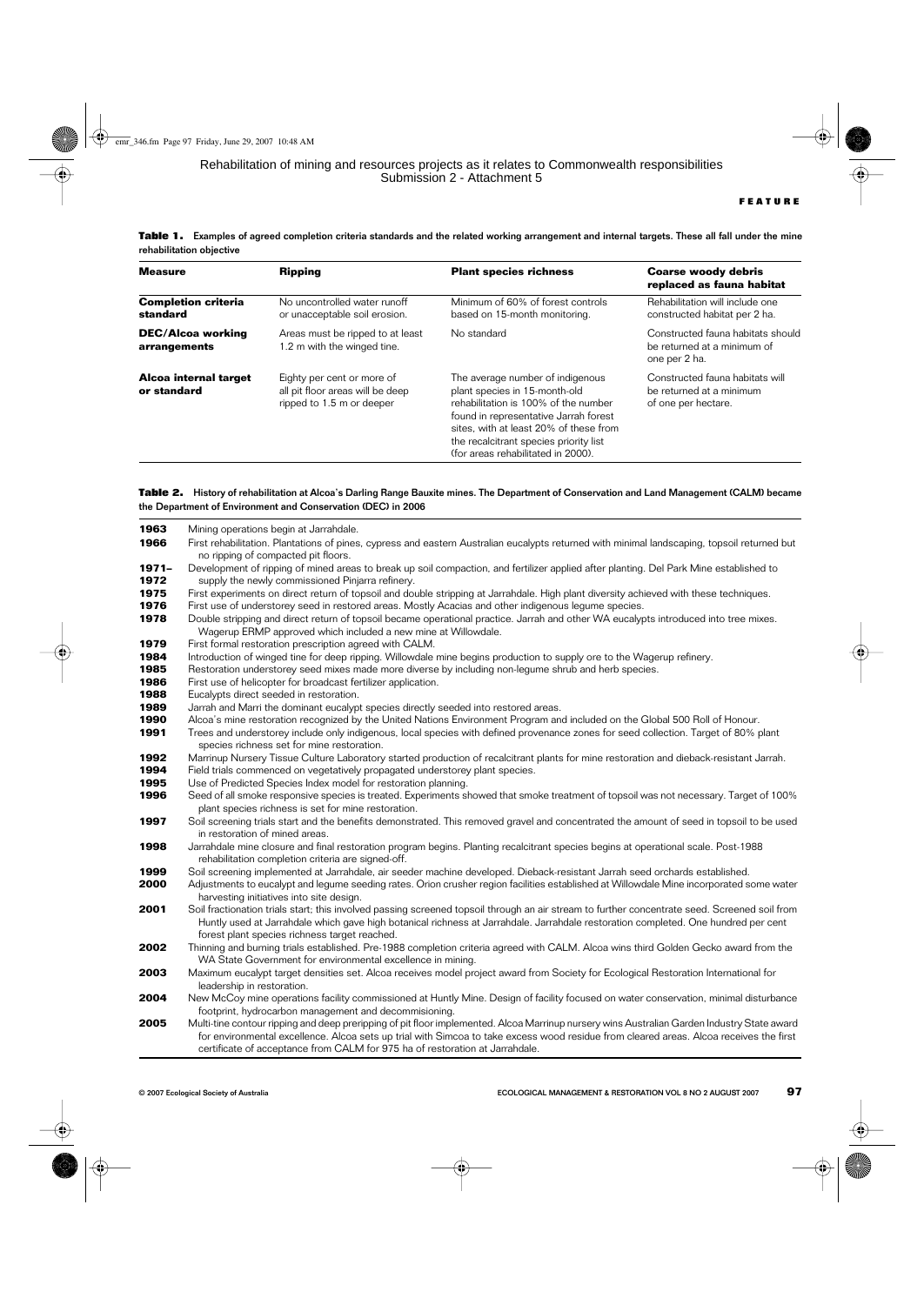# **Box 3.** *Phytophthora* **dieback**

**Phytophthora** dieback is caused by a microscopic soil pathogen (*Phytophthora cinnamomi*) that was introduced to the state in the late 19th or early 20th century probably from infected fruit trees. *Phytophthora* attacks the roots of plants and kills about 40% of the native Jarrah forest plant species including Jarrah and grasstrees (*Xanthorrhoea* spp., see Fig. 4). In 1978, a technical committee appointed by the Western Australian State Government predicted that bauxite mining in the Jarrah forest would spread the dieback pathogen to between 1 and 4 ha of uninfested forest for every hectare that was cleared for mining (Technical Advisory Group 1978).



For Alcoa's mining operations, a dieback management manual was written that specified strict protocols to be used in

**Figure 4.** Jarrah forest infected by the Jarrah dieback disease, *Phytophthora cinnamomi*.

all phases of the operations from premining vegetation surveys and bauxite exploration through to the final stages of rehabilitation (Colquhoun & Hardy 2000). The principles of disease control were: mapping where the pathogen is present; restricting vehicle movement from infested to uninfested areas; cleaning vehicles before entering uninfested areas; preventing infested and uninfested soils mixing during handling and stockpiling; preventing water draining from infested to uninfested areas; training all field staff and planners; monitoring the spread of the disease attributable to mining; and investigating the causes.

The Technical Advisory Group's 1978 estimate of the area of *Phytophthora* dieback that bauxite mining would spread was not based on any measurements. Over the years, Alcoa applied a range of disease management procedures to its operations and experience showed that rates of spread were much lower than the predicted figure. An intensive, quantitative and transparent measuring system was developed to determine an accurate figure for this spread. The first measurement of spread rate gave a figure of 0.003 ha per hectare cleared for mining. A target was then set to ensure spread rates remained below this figure. Subsequent monitoring programs using this measuring technique have determined that the rate of spread due to mining is 0.0006–0.007 ha of spread per hectare cleared for mining. These monitoring results show that Alcoa's intensive dieback management system is working and that rates of spread due to mining are very low. In most cases the monitoring also allows the causes of any spread to be identified and then these can be rectified which leads to continual improvement.

improved operational activities. Specific areas of research where improvements have been made include: improved fertilizer regimes (Koch *et al*. 1988); improved topsoil handling techniques (Koch *et al*. 1996); improved fire man-

agement (Grant *et al*. 1998); improved *Phytophthora* management (Colquhoun & Hardy 2000); increased richness of understorey plants due to improved dormancy-breaking and propagation techniques (Mullins & Koch 2001);

reduced seeding rates to avoid dominance by *Acacia* spp. (Koch & Ward 2005); improved recolonization by invertebrates and other fauna (Moir *et al*. 2005); and improved deep ripping treatments (Mengler *et al*. 2006). As a result, a set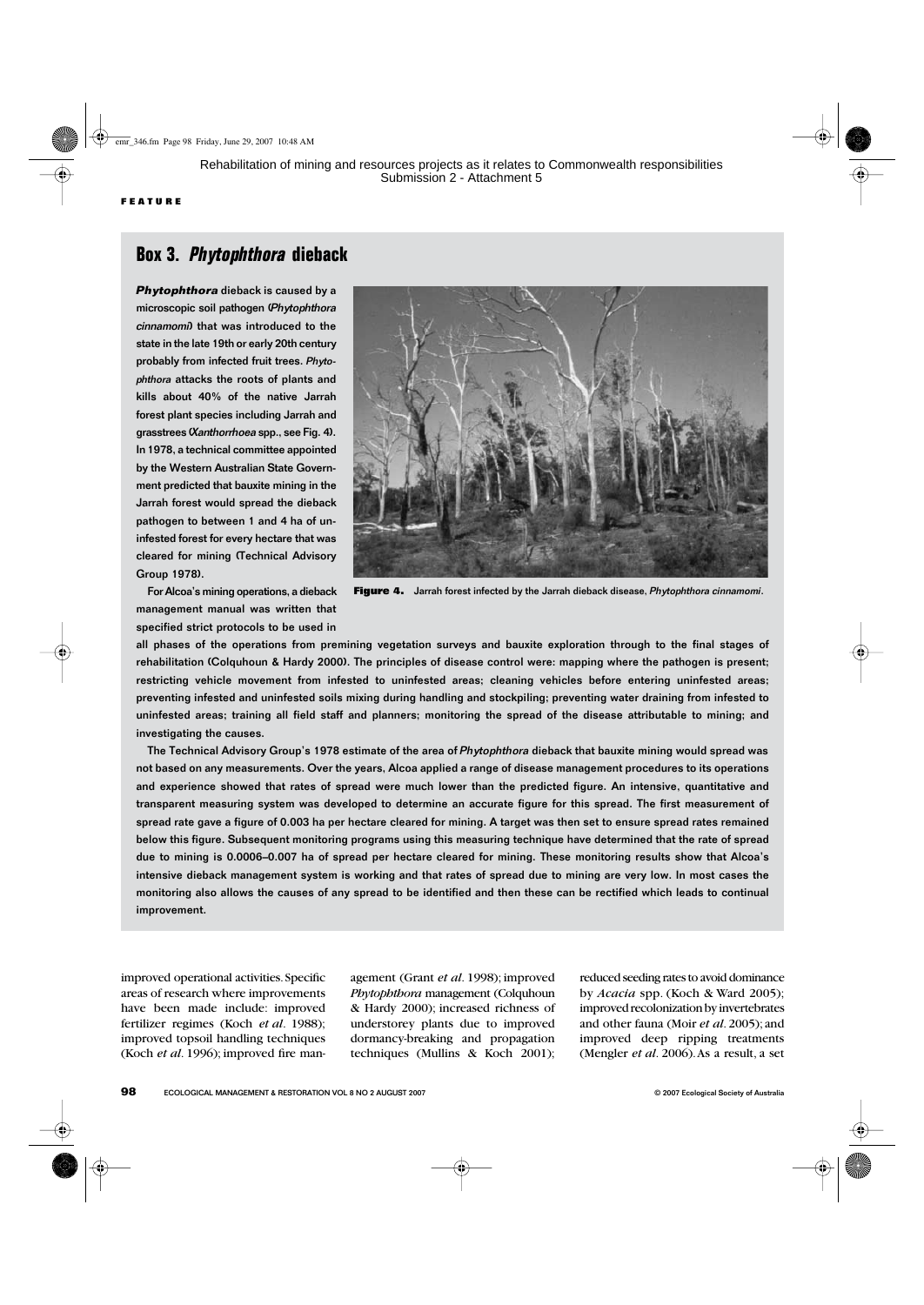# **Box 4. Using pre-existing forest resilience to achieve restoration**

**Jarrah** forest restoration techniques are informed by ecological knowledge about the resilience responses of individual species to natural disturbances.

Jarrah forest species, like fire-adapted species throughout Australia, tend to fall into one of three groups in terms of their capacity to recover after large disturbances that damage the above-ground vegetation. Species in the first group have a capacity to resprout from rootstocks and canopy stored seed (Jarrah for example); the second group are 'obligate seeders' as they do not store seed in the canopy or resprout but can recover by germination from soil-stored seed (many species of *Acacia*); while a third group, 'obligate resprouters', recover mainly by resprouting and produce little or no viable seeds (many rushes and sedges). Species from this last group are also called 'recalcitrant' by Alcoa.

These differences between the species groups meant that three approaches to restoration were needed: (i) stripping and direct return of topsoil (which would capture many of the geosporous species); (ii) pre-clearing collection of seeds of serotinous and some geosporous species and subsequent direct sowing of these seeds onto the returned topsoil; and (iii) vegetative propagation and greenstock planting of the 'recalcitrant' species.

Topsoil stripping, storage and replacement commenced at Jarrahdale in 1975 (Tacey & Glossop 1980). Unmined topsoil was found to have a natural seedbank of several hundred seeds per square metre (Ward *et al*. 1997). The number and density of native species regenerating from returned topsoil, however, was dependent on topsoil handling and storage practices. Viability of soil-stored propagules, for example, decreased with increasing time since stripping; particularly if moist conditions occurred during storage. For that reason, direct-return processes (i.e. avoiding or minimizing storage) became the preferred approach throughout the industry during the 1980s.

Disturbance of topsoil is thought to have a similar effect of breaking seed dormancy for several species in a manner similar to that achieved by burning or smoking. This is due to rapid oxidation of plant material. For that reason, the topsoil is not treated with smoke extract.

Several tons of local provenance seed is collected and broadcast each year in the rehabilitated areas. Leguminous species, which normally germinate following fires in the unmined forest, are heat treated and known smoke responsive species are treated with smoke. Many species, including the eucalypts, germinate readily and require no seed treatments.

The 'recalcitrant' obligate resprouters are well adapted to the natural perturbations of fire, drought and grazing. However, they are poorly equipped to recover from the new impact of mining. To restore these species, vegetative propagation methods are used, cuttings if possible, but tissue culture as a last resort.

of procedures has been developed that achieves a high recovery of plant species that occur in the uncleared Jarrah forest.

The current restoration process starts with shaping the mine pit (Fig. 5a), preripping the pit floor to 1.5-m deep using a bulldozer with a winged tine, returning the soil (Fig. 5b) and contourripping (with logs and rocks returned to provide habitat for native fauna) (Fig. 5c). Seeds of local plants are spread, and nursery-grown plants are planted for species where broadcast seeding is not a viable method of establishment. A fertilizer mix is then applied in late winter or early spring (Aug–Sept) using a helicopter.

### **Some specific issues triggering technical developments**

### *Deep ripping*

Deep ripping is fundamental to the establishment and persistence of vegetation. The Jarrah forest is unique as it is the only forest that grows in a Mediterraneantype climate. The deep friable soils of the Darling Range provide a year-long water supply for forest growth even though there is an annual 5- to 6-month

drought. To ensure the newly restored forest has the same access to a yearlong water supply, it is essential that the restored mines have the same deep friable soil profile that can store the winter rainfall for use by the vegetation throughout the whole year. The average May–August rainfall in the area is 950 mm. Deep ripping prevents soil erosion which can occur if there is overland flow of these heavy winter rains. In addition, mining machinery can compact soil to a depth of 0.5–0.8 m and ripping is required to relieve this compaction to allow rainfall infiltration and plant root growth.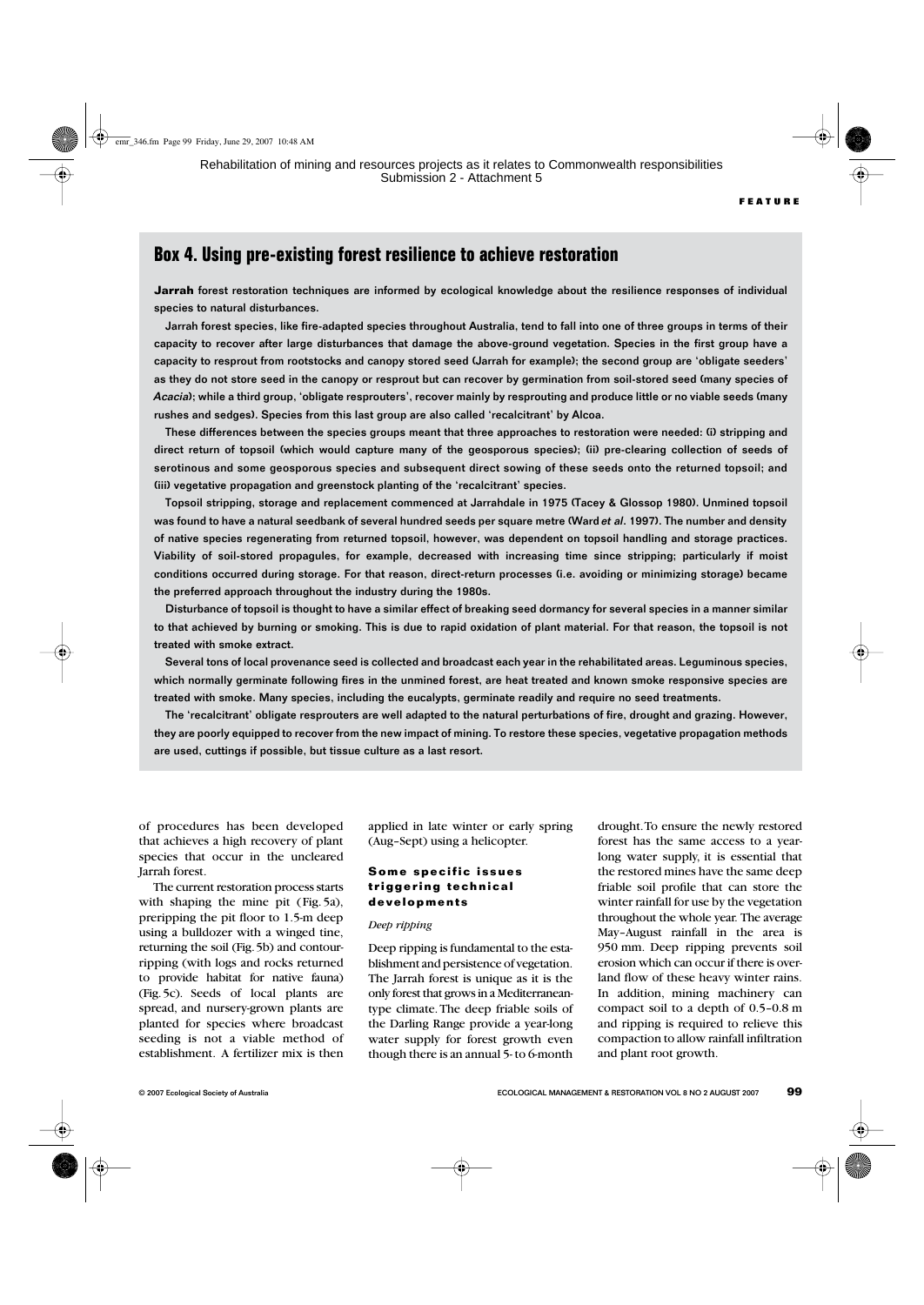# Rehabilitation of mining and resources projects as it relates to Commonwealth responsibilities<br>Submission 2 - Attachment 5



**Figure 5.** Some steps in the mining sequence. (a) Mining. (b) Respread topsoil ready for ripping (left and background). (c) One-year-old rehabilitated area with logs to provide fauna habitat.



**Figure 6.** Classification of 465 upland Jarrah forest species using Alcoa's plant propagation protocol. These categories can change with research and development of propagation techniques. The last category (DO) is for species where a propagation method is currently unknown.

### *Restoring recalcitrant plant species*

Some Jarrah forest plant species did not re-establish in mined areas from applied seeds or from the natural soil seed bank (see Figs 6 and 7). These were species that respond to natural stresses (drought, fire, frost and grazing) by vegetative regrowth. They are called 'obligate resprouters' and either produce little or no viable seeds, or the seeds are difficult to collect or do not germinate with known dormancybreaking treatments. These species, which Alcoa calls 'recalcitrant species', are a common component of the unmined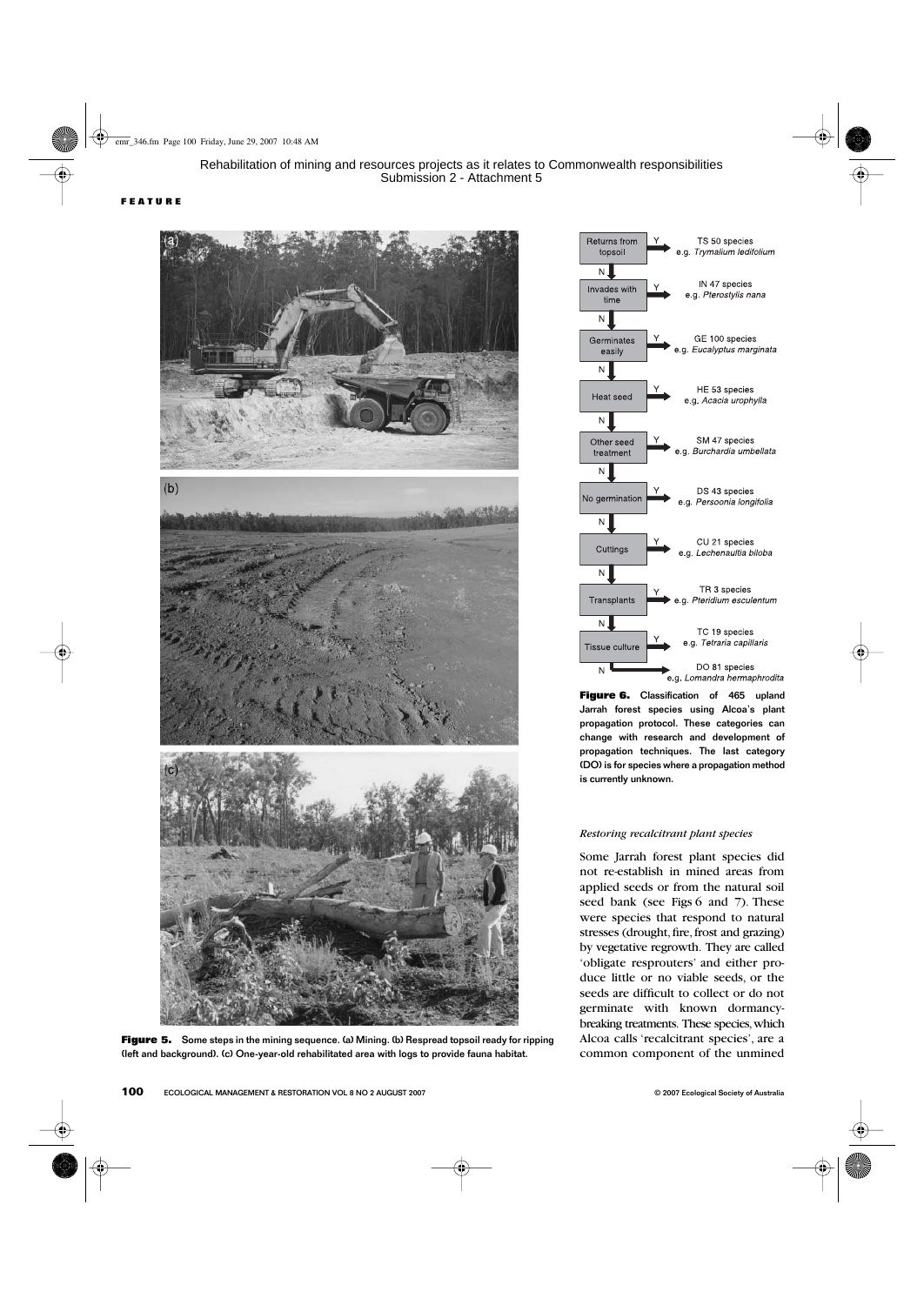

**Figure 7.** *Loxocarya cinerea* (in the family Restionaceae) resprouting after a fire in the Jarrah forest. This species is an important component of the flora but produces little or no viable seed and can currently can only be propagated by tissue culture. Between 18 000 and 30 000 are grown by micropropagation for planting in restored mine areas each year.

forest. They were under-represented in restored mines so a new target was developed that recognized their importance to the Jarrah forest ecosystem.

These recalcitrant species are now propagated at Alcoa's Marrinup nursery and planted into the restored mines. Various methods were used to produce the greenstock: germination of scarce seeds, cuttings, division of large plants and micropropagation (tissue culture). In 1996, a tissue culture laboratory was built to carry out the micropropagation. Many of the native rushes and sedges, and other grass-like species, can only be produced by micropropagation. Up to 230 000 of these recalcitrant species are propagated and planted in rehabilitated areas each year.

### **Monitoring effects of treatments**

Most monitoring is integrated between the three mines because the soils, vegetation and environment are very similar. However, because it was the first mine, Jarrahdale's lessons were the most influential in developing current practices. Since the early 1990s, rehabilitation at each treated subsite at Jarrahdale (and all other mines) has been monitored at 9 and 15 months of age to determine performance against

a number of parameters. June each year is nominally considered age zero, because it is the month when plants germinate and establish in this Mediterranean climate. Since 1998, a staged sign-off process has been used at the mines that involves a company officer signing off at each stage of the rehabilitation that the work has been carried out to the agreed standard. Any deviations to these standards and the reasons why are noted, sites are inspected by DEC and re-work is undertaken if required. As a result of these processes, there was confidence that all of the post-1988 rehabilitation met agreed completion criteria.

Ecological monitoring data from rehabilitated sites is compared to that from unmined Jarrah forest. Standard monitoring carried out in-house through Alcoa's own research department focuses on forest composition (particularly indicated by understorey plant species composition), forest structure (indicated by tree density and understorey cover) and forest function (indicated by tree density, girth, invertebrate presence and litter decomposition). These three parameters are selected because the Jarrah forest animals and micro-organisms are highly dependent on the plants, particularly when vegetation structure develops and as organic matter builds up in the soil. Once that occurs, functions such as decomposition, nutrient cycling and complex habitat webs follow (Collins *et al*. 2005). Provided there are no other limiting factors such as soil compaction, restoring the plant species richness and vegetation structure of the forest after mining should therefore ensure that the composition (biodiversity), the structure and finally the function of the forest will be returned.

In addition, a long-term flora and fauna monitoring program was developed to provide comprehensive data on successional development. The resilience of rehabilitated sites to fire at different ages, seasons and intensities was also monitored.

Several monitoring techniques have been used in Alcoa's restored areas. The standard methodology for vegetation monitoring carried out by Alcoa each year since 1990 involved 20 m × 20 m plots for trees, and twenty  $2 \text{ m} \times 2 \text{ m}$ quadrats within each of these plots for understorey. A modified levy-pole technique is used to compare structure between unmined forest and rehabilitated sites. Every third year, a subsample of the monitoring plots become part of the long-term successional monitoring program that re-examines all plots at 1, 6, 15, 30 and 50 years of age. The fauna monitoring program was designed in 1991 to monitor mammals, birds, reptiles, frogs and ants. Assessments occur during summer and winter every 3 years at 20 plots located in rehabilitated sites and in nearby forest, remote from mining, at Jarrahdale, Huntly and Karnet (Nichols & Nichols 2003).

### **Progressive rehabilitation results – adaptive restoration**

### **Reinstating forest composition**

Early research at Jarrahdale showed that replaced topsoil was the most important source of native species recorded in restored areas, followed by broadcast seeds and planted seedlings (Ward *et al*. 1997). Monitoring showed little change in the floristic composition for many years (see Norman *et al*. 2006) indicating the importance of the initial floristic composition in determining plant succession. The exception is the orchids that require the development of leaf litter and essential mycorrhizal fungi before they establish in restored mined areas. They have fine wind-borne seed and most species re-establish after 5–10 years (Grant & Koch 2003).

In areas rehabilitated in 1990, the average native species richness at 1 year-old was 65% of the values recorded in unmined forest sites. A 5-year target of 80% species richness was set for 1996 rehabilitation – a target reached by improving the quality of sown seeds, more comprehensive seed collecting, optimizing seed pre-treatments, restricting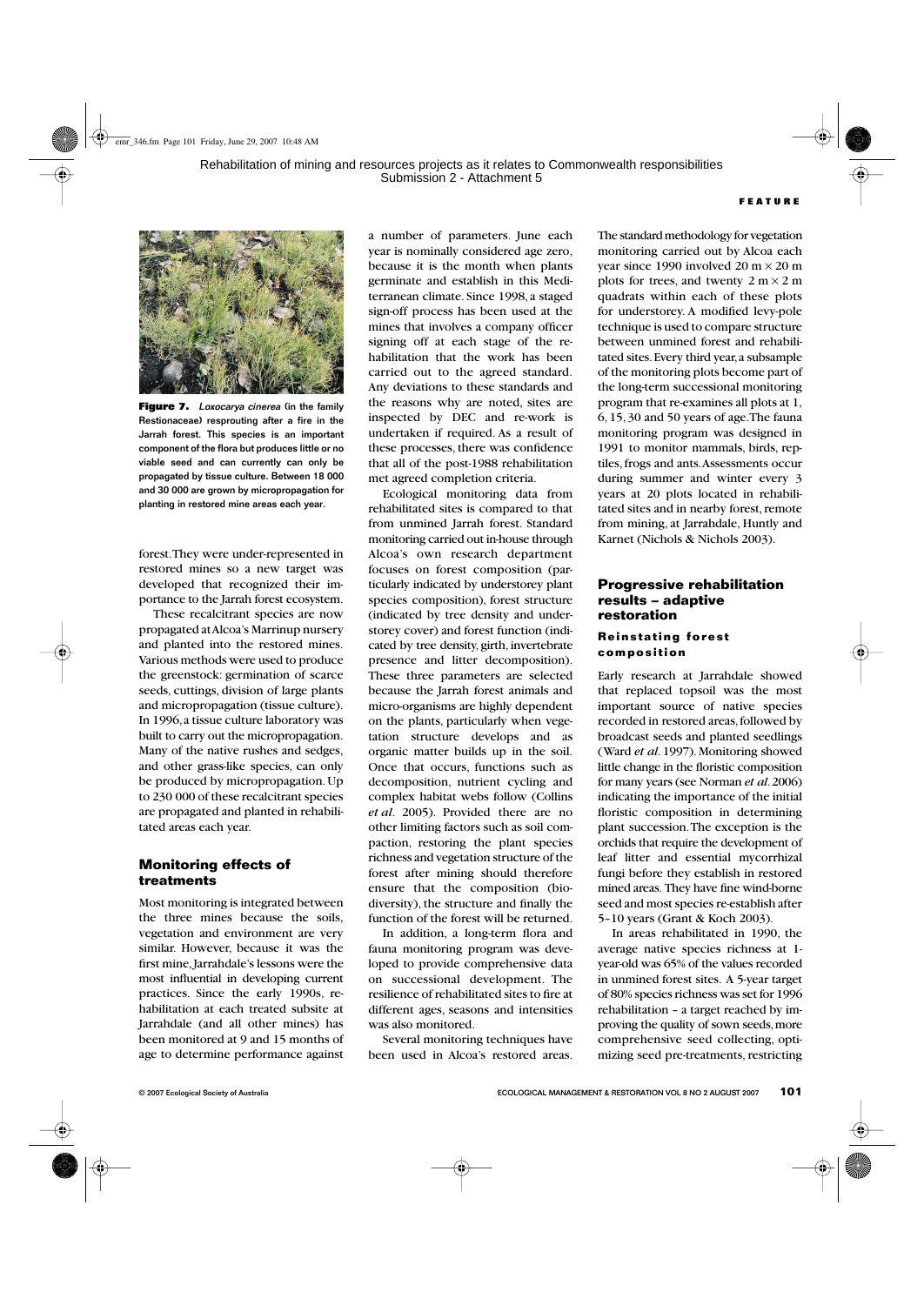#### **FEATURE**

handling of topsoil to the dry summer– autumn period, double-stripping topsoil and then direct returning the topsoil.

By optimizing the establishment of plant species from applied seeds, the natural soil seed bank and by planting recalcitrant species, the 100% species richness target was reached in areas rehabilitated in 2001. Values for 2002 and 2003 were significantly lower (88 and 89%) than the target because of flow-on effects from the 2001 droughtand wet-season ripping. Species establishment in 2004 rehabilitation areas was close to target (96%) but was 90% in 2005 areas.

### **Improving forest structure**

Forest structure develops over time, and rehabilitation treatments have been continually modified to more closely achieve the aim of duplicating the Jarrah forest structure. Current practice results in vigorous vegetation growth in the early years (Fig. 8a), with structural complexity increasing progressively over 10–15 years (Fig. 8b,c). In pre-1988 sites, however, Acacias that were sown to enhance nitrogen fixation in the early stages of recovery made a disproportionate contribution to vegetation cover, potentially causing loss of species richness in the recovery phase. They were also creating a predominant shrub layer, absent from the unmined forest, which created an artificially high fuel load (Grant 2003). High tree establishment densities meant that silvicultural thinning may be required for future management of these areas. Subsequent adjustments were made to the seed mix to avoid excessive competition by Acacias and refinements are still being made to the tree seed mix to achieve tree stem densities similar to unmined forests.

### **Improving function – food web and faunal habitat**

Growth of the vegetation on the rehabilitation sites has led to the accumulation of leaf litter, providing habitat for decomposers and subsequent food web development. Return of some wood waste from the forest clearing



process to rehabilitated areas, followed **Figure 8.** (a–c) Time sequence photos of one restored site at 1 year of age, 2 years and 13 years.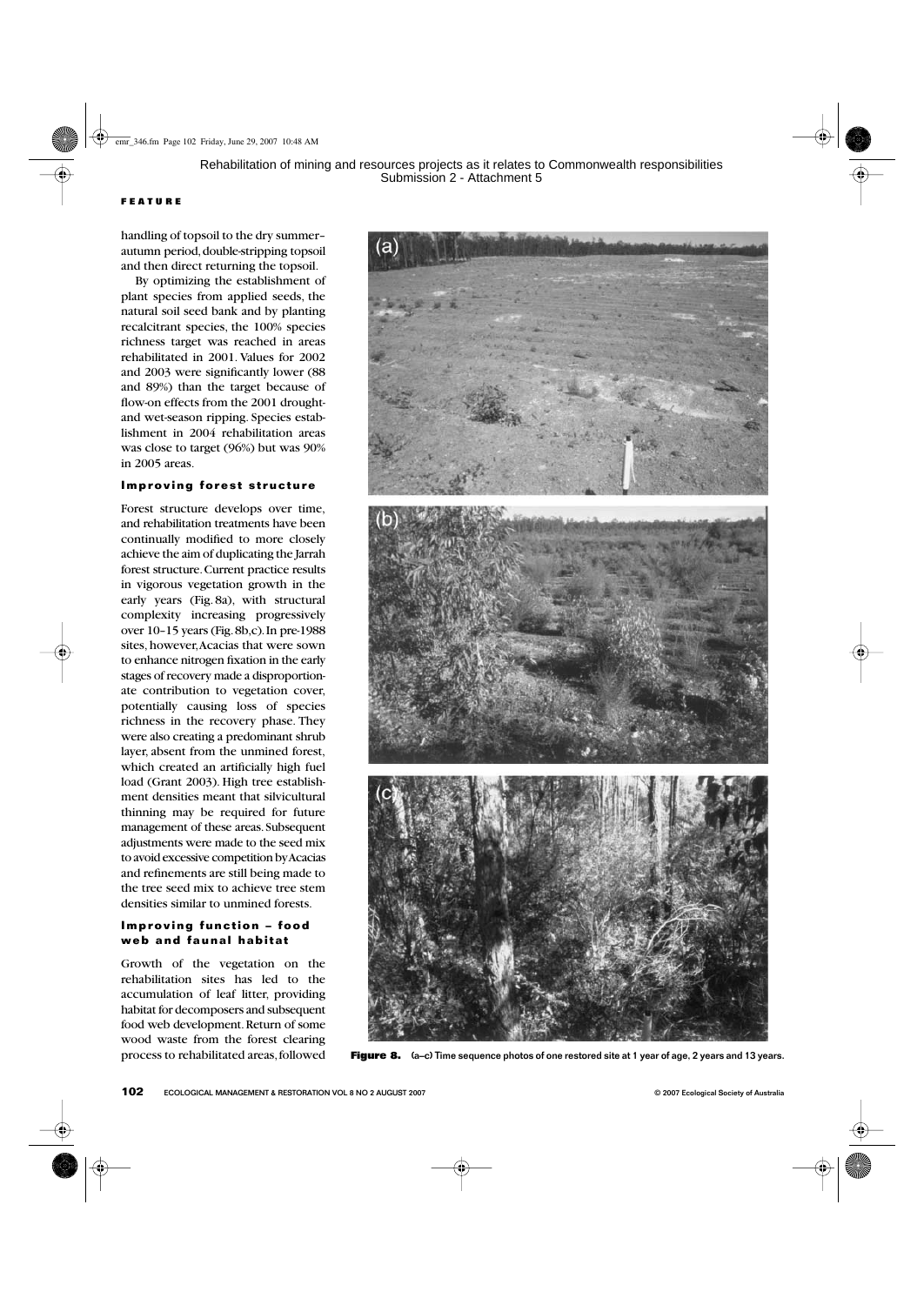by the development of the new forest, provided habitat for colonizing reptiles, birds, small mammals and invertebrates. Structural changes to the vegetation over time, particularly reduction of the shrub layer and increase in tree height has resulted in concomitant changes to the suite of fauna using the forest as habitat.

The fauna monitoring program (Nichols & Nichols 2003) reported substantial but fluctuating numbers of indigenous mammal, bird, reptile, frog and ant species in the rehabilitation areas over the 1990s and early 2000s. Many of the medium-sized mammal species that occur in the Jarrah forest suffered significant declines in the years leading up to the mid-1990s. Some, such as the Chuditch, *Dasyurus geoffroii*, originally occurred over large areas of Australia but have declined to small remnant populations in the south-west. For others, such as the Common Brushtail Possum (*Trichosurus vulpecula*) and Mardo (*Antechinus flavipe*s), the decline has not been as extensive.

Research demonstrated that the major reason for the significant decline in abundance of many species in the Jarrah forest was fox predation (Bailey 1996). Research into the fox-predation problem led to the development of a dried-meat bait containing sodium fluoroacetate (1080), a naturally occurring chemical found in Jarrah forest plant species. Indigenous fauna species have developed a high tolerance to this toxin, but introduced species such as the fox are highly susceptible. Broadscale trials demonstrated that if large areas of the forest were aerially baited, within 2–3 years, numbers of mammal species such as the Chuditch increased (Morris *et al*. 1998). On the basis of these results, the decision was made to implement fox baiting over 700 000 ha of the northern Jarrah forest in order to halt the decline in numbers of those mammal species known to be susceptible to fox predation. Alcoa funded this program (called Operation Foxglove), which has been ongoing since 1994.

Following baiting, Alcoa began a program of reporting all key fauna sightings by field staff. This showed that numbers of fox sightings recorded at Huntly mine decreased from 15 in 1994 to zero in 1999 and 2000. There has also been a large increase in the abundance of medium-sized mammals in both the umnined forest and in rehabilitated areas as a result of this fox baiting.

Bird species recorded in rehabilitated sites at 8 years old in both winter and summer were comparable to those present in healthy forest although the numbers in one Jarrahdale rehabilitation site declined in summer possibly because of the senescence of Acacias. Classification analyses showed that the composition of the rehabilitation avifaunal communities had become more similar to that of unmined forest over time, and was most similar to stream zone sites. In winter, high numbers of feeding honeyeaters resulted in a decrease in quantitative similarity values compared to the upland forest.

Of the 17 reptile species recorded in the 2001 Long-term Fauna Monitoring Program, only one has not been recorded in rehabilitated bauxite mined areas. This is the Ornate Rock Dragon (*Ctenophorus ornatus*), which is only recorded on granite outcrops, and would not be expected to colonize rehabilitation. However, the total number of reptile species recorded in all rehabilitated sites continued to be lower than the total recorded in all healthy forest sites, with no sign of the two converging. It is likely that the lower reptile numbers is due to decreased solar insulation in the young vigorously growing rehabilitated areas.

The other taxon that is routinely monitored in rehabilitated areas in this program is ants. At Jarrahdale after 8 years, ant richness, diversity and abundance at rehabilitated sites were within the range of values recorded in healthy forest control sites. Frogs are monitored in stream zones both near and distant from rehabilitated mine areas. Frog abundances have decreased in recent times because of declining rainfall. The frog Chytrid fungus disease has not been implicated in causing declines in the relatively dry northern Jarrah forest.

### **Testing the resilience of restored areas**

During the development of completion criteria, the most contentious issues related to the resilience of rehabilitation to further disturbance (such as burning and logging) and the ability to integrate the management of rehabilitated areas with the surrounding unmined forest. DEC undertakes prescribed burning in the majority of Jarrah forest on an 8- to 15-year rotation. In recognition of the need to determine if rehabilitated areas can be managed in association with the surrounding unmined forest, a major research program was commenced in the early 1990s to investigate the integration of the management of rehabilitated areas with the surrounding unmined forest (reviewed in Grant *et al*. in press).

A review based on 10 years of research, mostly at Jarrahdale (Grant *et al*. 1998) outlined a process for the development of prescriptions for rehabilitation burns. More than 3000 ha of pre- and post-1988 rehabilitation had been burnt to the end of 2006. Because of natural fire tolerance or adaptations of the Australian flora, rehabilitated areas showed strong resilience to both wildfires and prescribed burns. The majority of the early burning of rehabilitated areas was for research purposes, but in the last 5 years, significant areas have been burnt as part of routine DEC operations.

The major outcomes from the research and monitoring in relation to completion criteria were identification of the most appropriate fire regime for rehabilitated areas, fire risk assessments and planning, stocking of rehabilitation with fire resilient overstorey species, and integration of silvicultural and burning practices. It is a formal requirement that the completion criteria for Alcoa's rehabilitated areas are reviewed every 5 years. As part of this process, a fire working group with representatives from DEC and Alcoa was established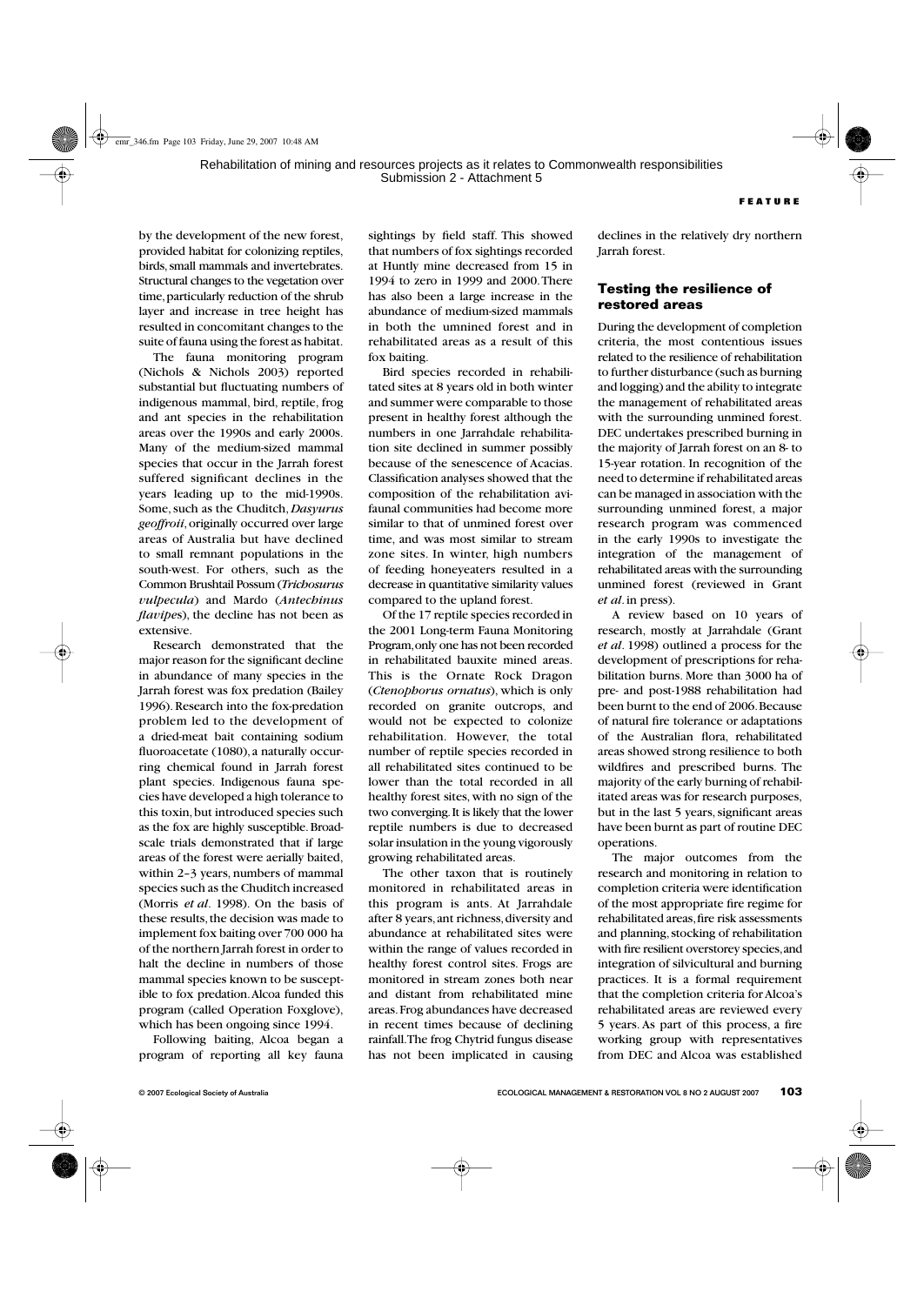in 2005 to resolve any outstanding issues relating to the fire management of rehabilitated areas. The report from this group was finalized in late 2006 and the review of completion criteria completed in early 2007. The reviewed completion criteria are available on the Department of Industry and Resources (WA) website (DoIR 2007).

# **Decommisioning of Jarrahdale Mine**

### **Assessing and re-treating pre-1988 sites**

Approximately 2000 ha of rehabilitation at Jarrahdale was completed before 1988, prior to the adoption of significantly improved restoration prescriptions. For example, in a number of older areas, pit faces were not landscaped into the surrounding landform, and sumps and contour banks were installed to manage drainage. To determine whether the pre-1988 rehabilitation would meet the completion criteria, all areas at the Jarrahdale Mine were inspected and assessed.

The assessment determined whether the vegetation at the site was exhibiting sustained growth and development. If a site did not meet the criteria, it was reviewed with DEC to determine the need for corrective action and the extent of rework required. Re-work prescriptions aimed to re-establish Jarrah forest species and suppress the re-establishment of non-native species. Areas that did not meet the standards due to the presence of significant infrastructure, such as pit faces, were automatically reviewed with DEC regardless of growth on the site. Following these inspections, a total of 133 ha was identified as requiring re-work. These areas were rehabilitated according to the post-1988 rehabilitation completion criteria and monitored accordingly.

Although all re-worked areas eventually met the appropriate criteria, the quality of the rehabilitation in these areas was sometimes lower than areas being rehabilitated for the first time using the current, improved prescriptions.

*Key components of Alcoa's strategy have been a commitment to study the baseline native ecosystem and the restored ecosystem, and to seek convergence in similarity of biodiversity and function.*

#### **Certificate of acceptance**

Alcoa's completion criteria contained broad guidelines about how an area of rehabilitation would be relinquished and a certificate of acceptance issued, but no detail about how this would be administrated. An area containing 975 ha of rehabilitation at the Jarrahdale Mine was identified as the first area to be submitted for a certificate of acceptance; and subsequently the first certificate of acceptance for a significant area of mining rehabilitation in Australia was issued in November 2005. This represented about a quarter of the area mined and rehabilitated at Jarrahdale. A second area that includes 380 hectares of rehabilitated land is currently in the sign-off process.

### **Conclusion**

Substantial areas of Jarrahdale have met the required completion criteria. This should allow these areas to be managed in an integrated manner with the surrounding unmined Jarrah forest. Although the rehabilitated areas are not identical to the premined condition, all the sites at Jarrahdale have reached approximate compositional goals to unmined sites and to have demonstrated processes of self-perpetuation.

Key components of Alcoa's strategy have been a commitment to study the baseline native ecosystem and the restored ecosystem, and to seek convergence in similarity of biodiversity and function. Specific applied knowledge gained from this research are the use of direct-returned topsoil; the sowing of seed of a wide range of native species; the proximity of colonization sources for other species; propagation and planting of difficult to propagate species; and the refinement of ratios of species to duplicate the forest structure and function.

Researchers will never have all the answers to the full suite of challenges raised by mine rehabilitation and environmental management. Alcoa's ongoing research and improvements to rehabilitation treatments suggest, however, that 10 years from now, mine restoration achievements are going to be better than the high standard being achieved today. These refinements will also raise the level of environmental and rehabilitation performance that is expected by the community and will continue to drive ongoing improvement for the whole industry at a global level.

### **Acknowledgements**

The authors acknowledge the many Alcoa staff who have been a part of the Jarrahdale mine closure project, especially Bob Thompson, Samantha Jarvis and John Gardner.

### **References**

- Bailey C. (1996) Western Shield: Bringing wildlife back from the brink of extinction. *Landscope* **11**, 41–48.
- Bell D. T. and Heddle E. M. (1989) Floristic, morphologic and vegetational diversity. In: *The Jarrah Forest: A Complex Mediterranean Ecosystem*, pp. 53–66. Kluwer, Dordrecht, The Netherlands.
- Brennan K. E. C., Majer J. D. and Koch J. M. (2003) Using fire to facilitate faunal colonization following mining: An assessment using spiders in Western Australian Jarrah forest. *Ecological Management & Restoration* **4** (2), 145–147.
- Collins M. T., Koch J., Brundrett M. C. and Sivasithamparam K. (2005) Recovery of terrestrial orchids in the post-mining landscape. *Selbyana* **26**, 255–264.
- Colquhoun I. J. and St Hardy G. E. (2000) Managing the risks of *Phytophthora* root and collar rot during bauxite mining in the *Eucalyptus marginata* (Jarrah) forest of Western Australia. *Plant Disease* **84**, 116–127.